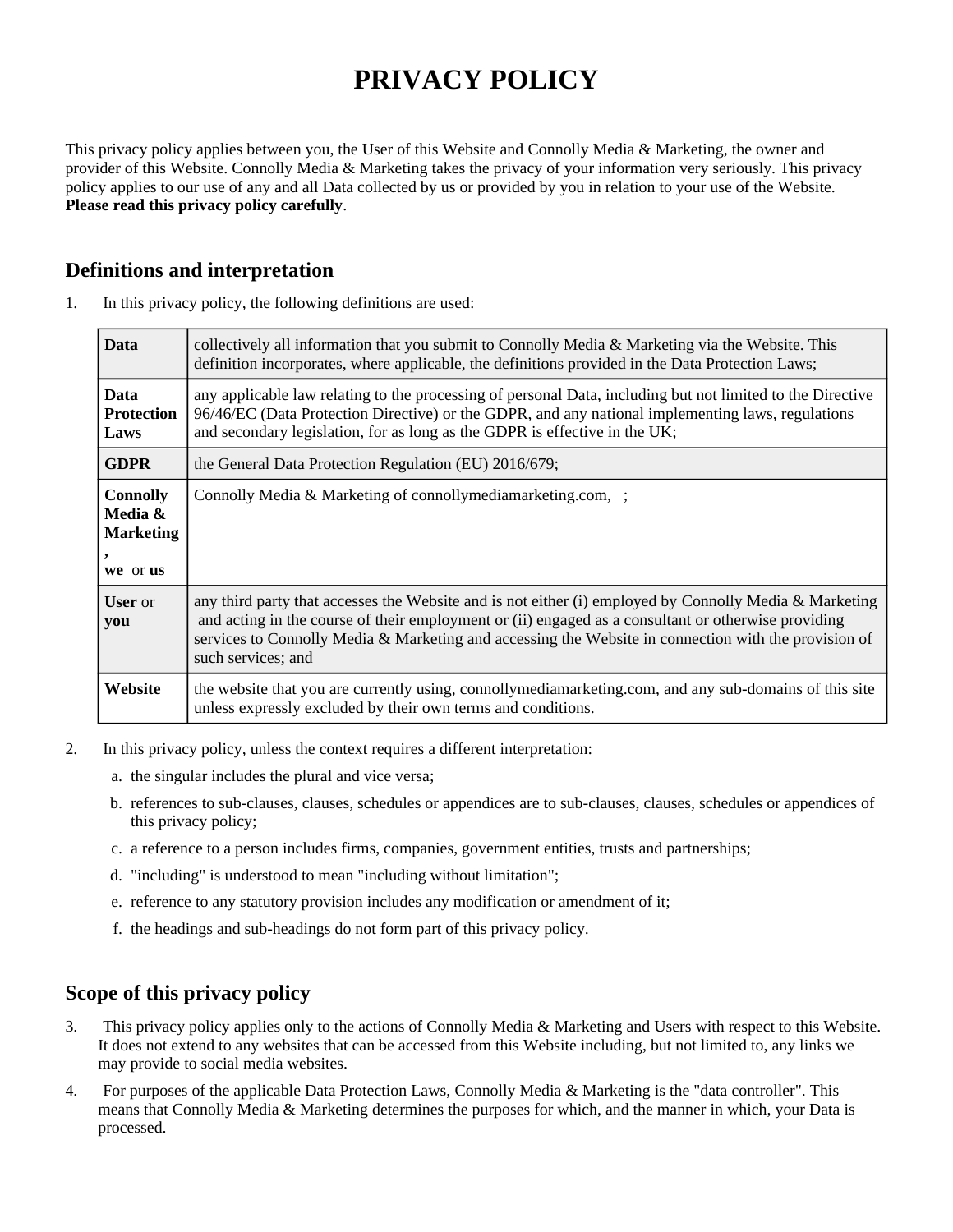# **Data collected**

- 5. We may collect the following Data, which includes personal Data, from you:
	- a. name;
	- b. job title;
	- c. profession;
	- d. contact Information such as email addresses and telephone numbers;
	- e. a list of URLs starting with a referring site, your activity on this Website, and the site you exit to (automatically collected);

in each case, in accordance with this privacy policy.

# **How we collect Data**

- 6. We collect Data in the following ways:
	- a. data is given to us by you ; and
	- b. data is collected automatically.

# **Data that is given to us by you**

- 7. Connolly Media & Marketing will collect your Data in a number of ways, for example:
	- a. when you contact us through the Website, by telephone, post, e-mail or through any other means;
	- b. when you make payments to us, through this Website or otherwise;
	- c. when you elect to receive marketing communications from us;
	- d. when you use our services;

in each case, in accordance with this privacy policy.

# **Data that is collected automatically**

- 8. To the extent that you access the Website, we will collect your Data automatically, for example:
	- a. we automatically collect some information about your visit to the Website. This information helps us to make improvements to Website content and navigation, and includes your IP address, the date, times and frequency with which you access the Website and the way you use and interact with its content.

# **Our use of Data**

- 9. Any or all of the above Data may be required by us from time to time in order to provide you with the best possible service and experience when using our Website. Specifically, Data may be used by us for the following reasons:
	- a. internal record keeping;
	- b. improvement of our products / services;
	- c. transmission by email of marketing materials that may be of interest to you;

in each case, in accordance with this privacy policy.

- 10. We may use your Data for the above purposes if we deem it necessary to do so for our legitimate interests. If you are not satisfied with this, you have the right to object in certain circumstances (see the section headed "Your rights" below).
- 11. For the delivery of direct marketing to you via e-mail, we'll need your consent, whether via an opt-in or soft-opt-in: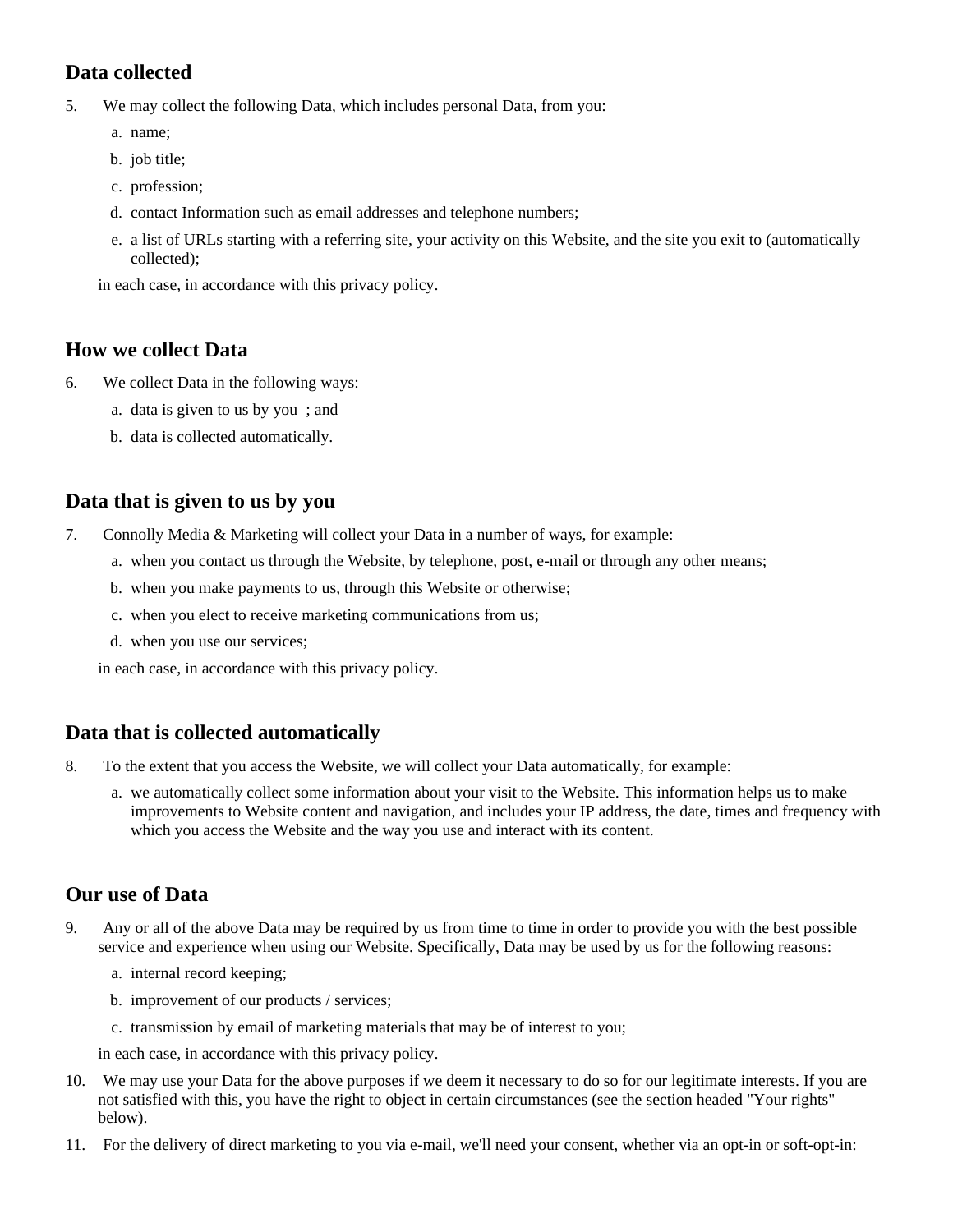- a. soft opt-in consent is a specific type of consent which applies when you have previously engaged with us (for example, you contact us to ask us for more details about a particular product/service, and we are marketing similar products/services). Under "soft opt-in" consent, we will take your consent as given unless you opt-out.
- b. for other types of e-marketing, we are required to obtain your explicit consent; that is, you need to take positive and affirmative action when consenting by, for example, checking a tick box that we'll provide.
- c. if you are not satisfied about our approach to marketing, you have the right to withdraw consent at any time. To find out how to withdraw your consent, see the section headed "Your rights" below.

#### **Who we share Data with**

12. We may share your Data with the following groups of people for the following reasons:

- a. our employees, agents and/or professional advisors in order to deliver our services and packages;
- b. third party payment providers who process payments made over the Website to enable third party payment providers to process user payments and refunds;
- c. relevant authorities to facilitate the detection of crime or the collection of taxes or duties;

in each case, in accordance with this privacy policy.

#### **Keeping Data secure**

- 13. We will use technical and organisational measures to safeguard your Data, for example:
	- a. access to your account is controlled by a password and a user name that is unique to you.
	- b. we store your Data on secure servers.
- 14. We are certified to ISO 27001. This family of standards helps us manage your Data and keep it secure.
- 15. Technical and organisational measures include measures to deal with any suspected data breach. If you suspect any misuse or loss or unauthorised access to your Data, please let us know immediately by contacting us via this e-mail address: connollymediamanagement@gmail.com.
- 16. If you want detailed information from Get Safe Online on how to protect your information and your computers and devices against fraud, identity theft, viruses and many other online problems, please visit www.getsafeonline.org. Get Safe Online is supported by HM Government and leading businesses.

#### **Data retention**

- 17. Unless a longer retention period is required or permitted by law, we will only hold your Data on our systems for the period necessary to fulfil the purposes outlined in this privacy policy or until you request that the Data be deleted.
- 18. Even if we delete your Data, it may persist on backup or archival media for legal, tax or regulatory purposes.

# **Your rights**

- 19. You have the following rights in relation to your Data:
	- a. **Right to access** the right to request (i) copies of the information we hold about you at any time, or (ii) that we modify, update or delete such information. If we provide you with access to the information we hold about you, we will not charge you for this, unless your request is "manifestly unfounded or excessive." Where we are legally permitted to do so, we may refuse your request. If we refuse your request, we will tell you the reasons why.
	- b. **Right to correct** the right to have your Data rectified if it is inaccurate or incomplete.
	- c. **Right to erase** the right to request that we delete or remove your Data from our systems.
	- d. **Right to restrict our use of your Data** the right to "block" us from using your Data or limit the way in which we can use it.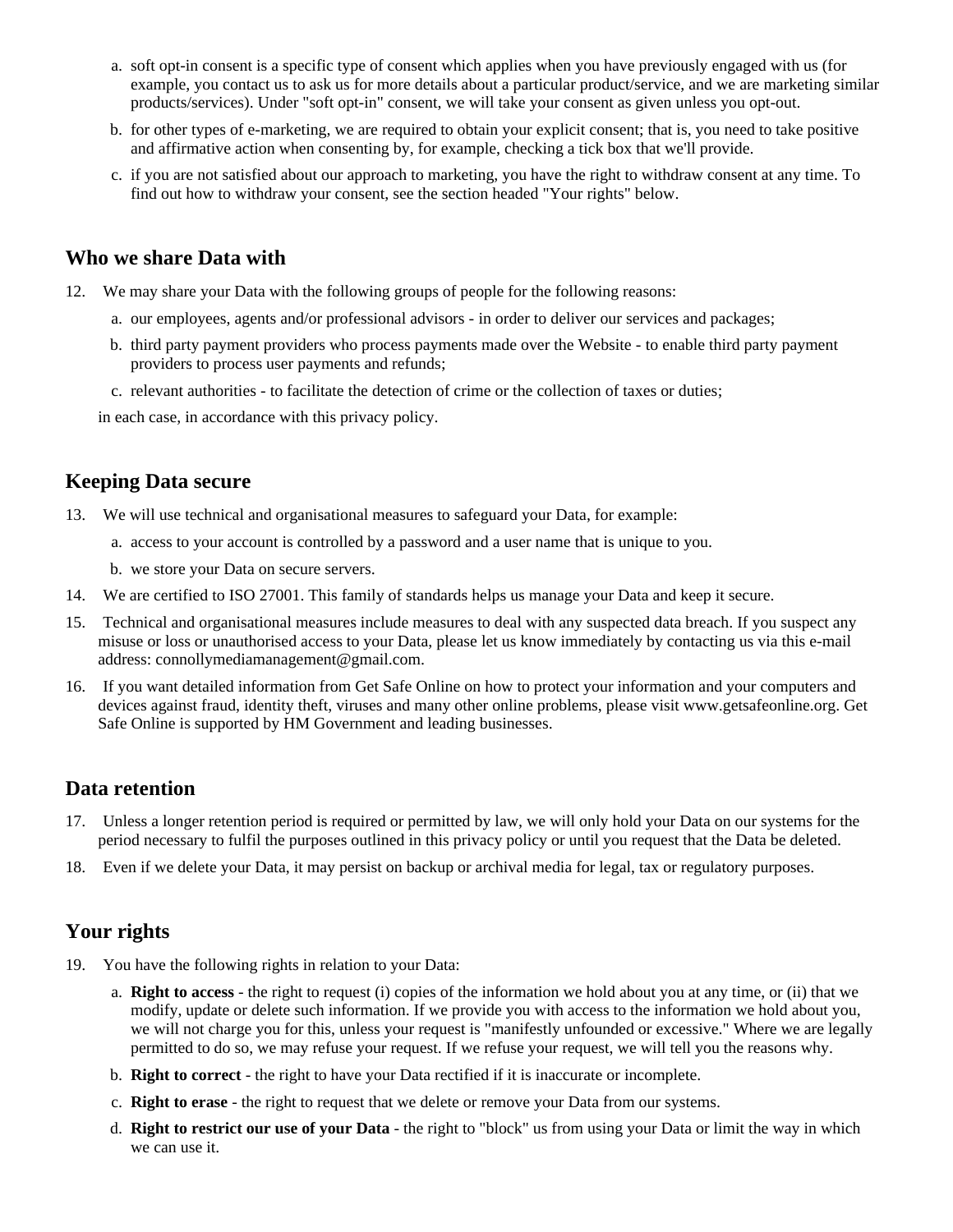- e. **Right to data portability** the right to request that we move, copy or transfer your Data.
- f. **Right to object** the right to object to our use of your Data including where we use it for our legitimate interests.
- 20. To make enquiries, exercise any of your rights set out above, or withdraw your consent to the processing of your Data (where consent is our legal basis for processing your Data), please contact us via this e-mail address: connollymediamanagement@gmail.com.
- 21. If you are not satisfied with the way a complaint you make in relation to your Data is handled by us, you may be able to refer your complaint to the relevant data protection authority. For the UK, this is the Information Commissioner's Office (ICO). The ICO's contact details can be found on their website at https://ico.org.uk/.
- 22. It is important that the Data we hold about you is accurate and current. Please keep us informed if your Data changes during the period for which we hold it.

#### **Links to other websites**

23. This Website may, from time to time, provide links to other websites. We have no control over such websites and are not responsible for the content of these websites. This privacy policy does not extend to your use of such websites. You are advised to read the privacy policy or statement of other websites prior to using them.

# **Changes of business ownership and control**

- 24. Connolly Media & Marketing may, from time to time, expand or reduce our business and this may involve the sale and /or the transfer of control of all or part of Connolly Media & Marketing. Data provided by Users will, where it is relevant to any part of our business so transferred, be transferred along with that part and the new owner or newly controlling party will, under the terms of this privacy policy, be permitted to use the Data for the purposes for which it was originally supplied to us.
- 25. We may also disclose Data to a prospective purchaser of our business or any part of it.
- 26. In the above instances, we will take steps with the aim of ensuring your privacy is protected.

# **General**

- 27. You may not transfer any of your rights under this privacy policy to any other person. We may transfer our rights under this privacy policy where we reasonably believe your rights will not be affected.
- 28. If any court or competent authority finds that any provision of this privacy policy (or part of any provision) is invalid, illegal or unenforceable, that provision or part-provision will, to the extent required, be deemed to be deleted, and the validity and enforceability of the other provisions of this privacy policy will not be affected.
- 29. Unless otherwise agreed, no delay, act or omission by a party in exercising any right or remedy will be deemed a waiver of that, or any other, right or remedy.
- 30. This Agreement will be governed by and interpreted according to the law of England and Wales. All disputes arising under the Agreement will be subject to the exclusive jurisdiction of the English and Welsh courts.

# **Changes to this privacy policy**

31. Connolly Media & Marketing reserves the right to change this privacy policy as we may deem necessary from time to time or as may be required by law. Any changes will be immediately posted on the Website and you are deemed to have accepted the terms of the privacy policy on your first use of the Website following the alterations.

You may contact Connolly Media & Marketing by email at connollymediamanagement@gmail.com.

# **Attribution**